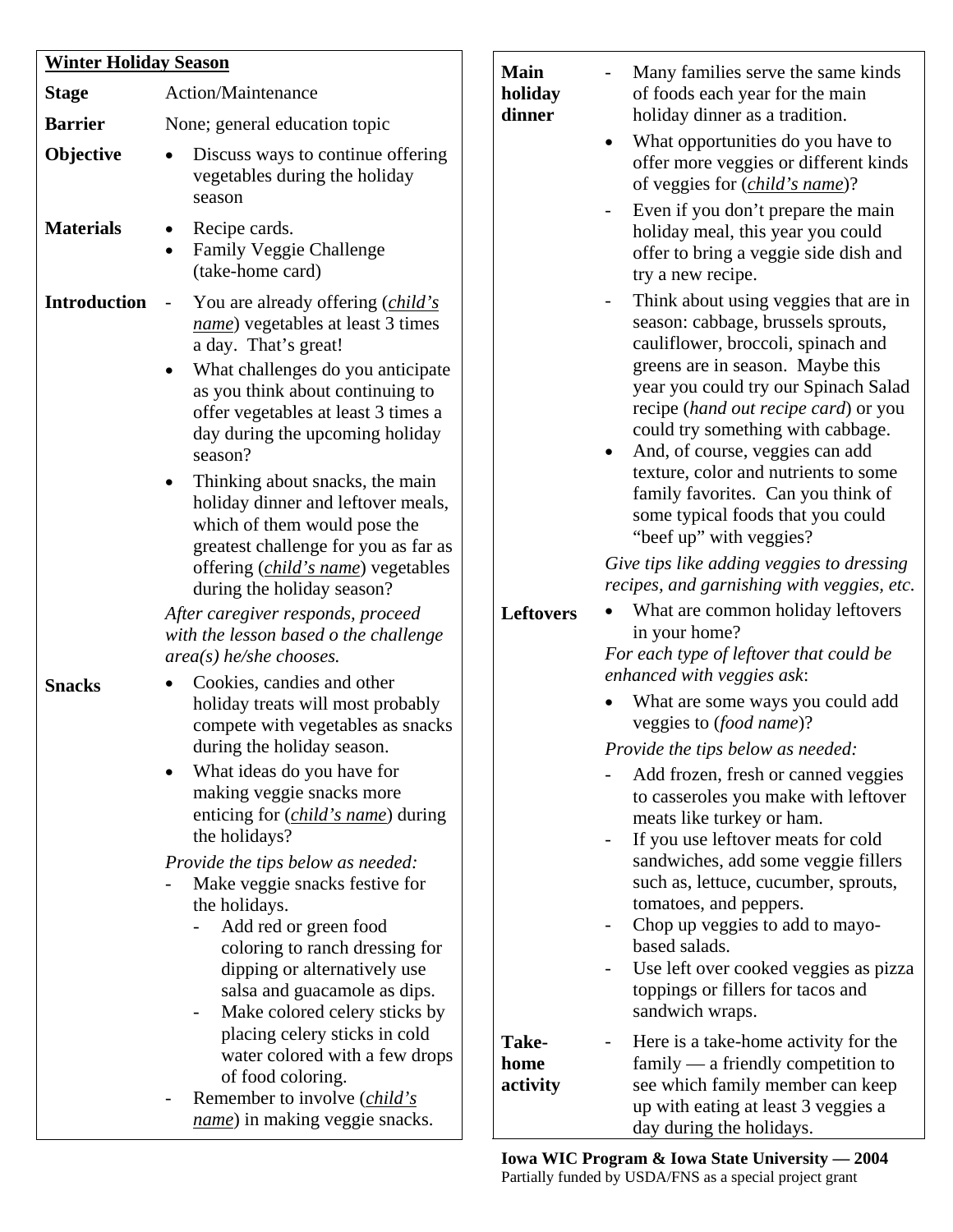| <b>Época de Navidad</b> |                                                                                                                                                                                                                                                         |
|-------------------------|---------------------------------------------------------------------------------------------------------------------------------------------------------------------------------------------------------------------------------------------------------|
| <b>Etapa</b>            | Acción/Mantenimiento                                                                                                                                                                                                                                    |
| <b>Barrera</b>          | Educación general                                                                                                                                                                                                                                       |
| Objetivo                | Discutir maneras de continuar<br>ofreciendo verduras durante la<br>época navideña                                                                                                                                                                       |
| <b>Materiales</b>       | Recetas<br>Reto de 3 o más verduras al día en las<br>fiestas navideñas para la familia                                                                                                                                                                  |
| Introducción            | Ya usted le está ofreciendo a (nombre<br><i>del niño</i> ) verduras por lo menos 3<br>veces al día y eso está muy bien.                                                                                                                                 |
|                         | $i$ Qué retos usted anticipa cuando<br>piensa en seguir ofreciendo verduras<br>por lo menos 3 veces al día durante la<br>época de Navidad?                                                                                                              |
|                         | Pensando en las meriendas, la comida<br>principal de Navidad y los sobrantes<br>de la comida, cuál de ellos cree que<br>posee el mayor reto para usted en<br>cuanto a ofrecerle verduras a (nombre<br><i>del niño</i> ) durante la época de<br>Navidad? |
|                         | Luego que responda, proceda con la<br>lección como esta o con las áreas de reto<br>que el/ella seleccione                                                                                                                                               |
| <b>Meriendas</b>        | Las galletas, dulces y otros gustitos<br>navideños probablemente van a<br>competir con las verduras como<br>meriendas durante la época navideña.                                                                                                        |
|                         | Que ideas tiene usted para meriendas<br>que incluyan verduras sean mas<br>divertidas para ( <i>nombre del niño</i> )?                                                                                                                                   |
|                         | Déle consejos adicionales según sea<br>necesario.                                                                                                                                                                                                       |
|                         | Haga que se vean atractivas y festivas<br>con las siguientes ideas:                                                                                                                                                                                     |
|                         | Añada colorante vegetal verde o<br>rojo para darle color al aderezo<br>Ranch para servirlo como un<br>aderezo para las verduras; o<br>use salsa y guacamole como<br>aderezo.                                                                            |
|                         | Puede dar color a los palitos de<br>apio al colocarlos en agua fría y<br>añadiendo unas gotitas de<br>colorante vegetal.                                                                                                                                |
|                         | Recuerde envolver a <i>(nombre del</i><br>niño) en la preparación de las<br>meriendas de verduras.                                                                                                                                                      |

### **Cena principal de Navidad**

- − Muchas familias sirven los mismos tipos de comidas cada año para la cena de Navidad como una tradición.
- ¿Qué oportunidades usted tiene para ofrecerle más verduras o diferentes tipos de verduras para que (*nombre del niño*) se beneficie?
- − Aunque usted no esté preparando la cena principal, tal vez este año puede ofrecerse a traer un plato complementario de verduras o intentar una receta nueva.
- − Piense en usar las siguientes verduras esta temporada: repollo, coles de Bruselas, coliflor, brócoli, espinaca y otras verduras verdes son comunes. Entonces quizás este año usted puede intentar nuestra receta de ensalada de espinaca (*entréguele la tarjeta de receta*) o puede intentar algo con repollo.
- Y por supuesto las verduras añaden textura, color y nutrientes a las comidas. ¿Puede pensar en algunas comidas típicas a las que le puede añadir verduras?

*Dele algunos consejos, como añadir verduras picadas al aderezo, usar las verduras para adornar la comida, etc.* 

### **Sobrantes**

• ¿Cuáles son algunas sobrantes de comida comunes durante esta época?

*Para cada tipo de sobra que puede ser mejorada con verduras*:

• ¿Cuáles son algunas maneras que puede añadirle verduras a (nombre de la comida)?

*Provea las siguientes sugerencias según sea necesario.*

- Usted puede servir tamales con verduras tales como (ensalada, puré de papas o verduras mixtas hervidas) como un plato complementario.
- Usted puede añadir verduras congeladas, frescas o enlatadas a los platos al horno que haga con la sobra de pollo, pavo o jamón.
- Si usted utiliza los sobrantes de carne para preparar emparedados fríos, puede añadirle verduras como lechuga, pepinillo, coles de Bruselas, tomates y pimientos, entre otros.
- También puede cortar las verduras y añadirlos a una ensalada con aderezo a base de mayonesa.

### **Actividad para la casa**

- Aquí hay una pequeña actividad para la casa para la familia- llama reto de 3 o más verduras— es una competencia amistosa para ver cual miembro de la familia puede comer por lo menos 3 verduras al día por toda la temporada navideña.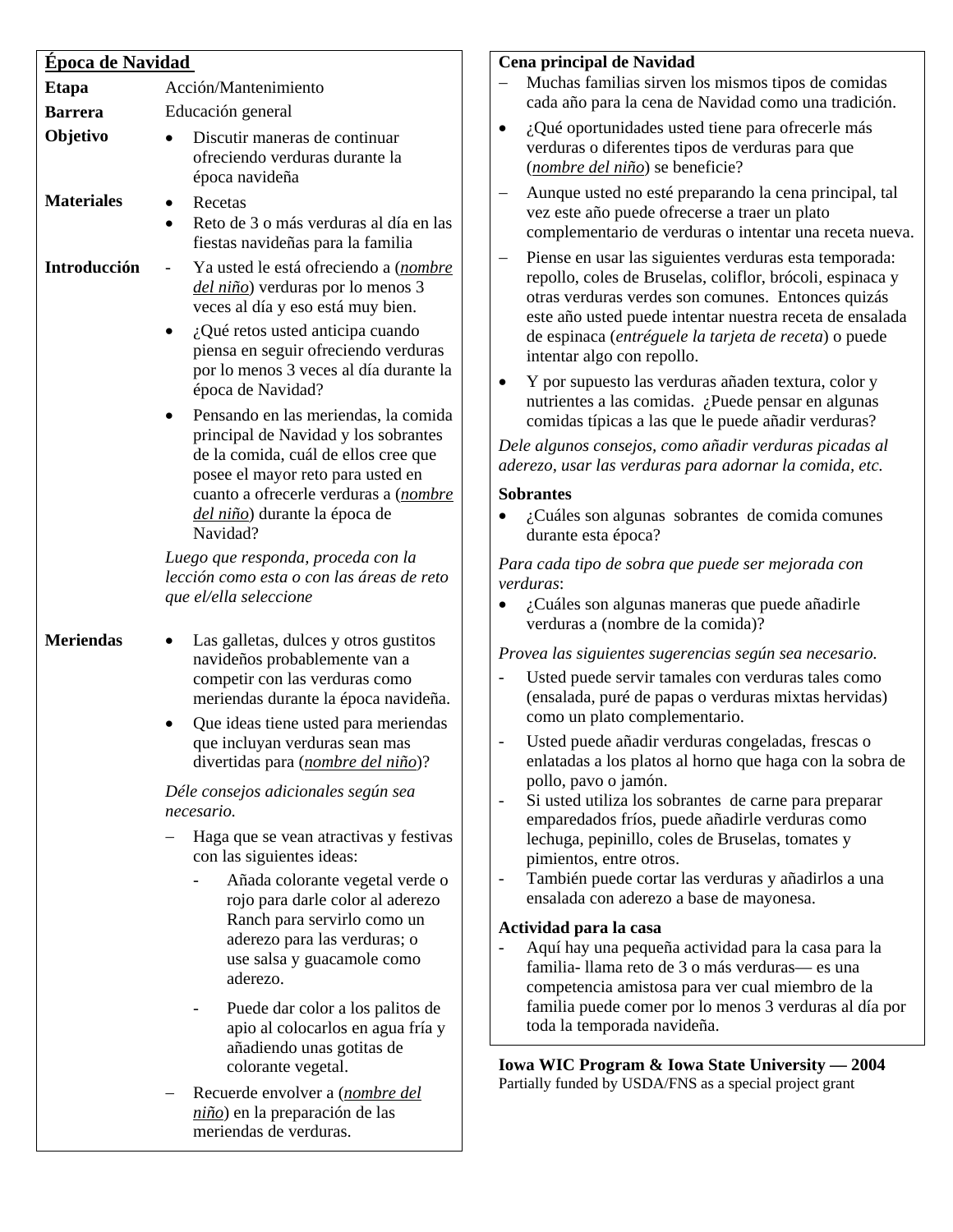

- 1 Tbsp. margarine
- 1 pkg. herbed stuffing mix
- 2 cups zucchini, broccoli or cabbage cut into bite-sized pieces
- 1 medium onion, chopped
- 3 medium carrots, finely shredded
- 1 cup no added salt chicken broth
- 1. Place margarine in a microwave-safe casserole dish and microwave on high for 20 seconds.
- 2. Open herbed stuffing mix.
- 3. Reserve 1 cup stuffing. Combine remaining stuffing mix and all other ingredients with the melted margarine.
- 4. Pat evenly into the casserole dish.
- 5. Sprinkle reserved stuffing mix on top. 6. Bake in oven at  $350^{\circ}$ F for 45 minutes
	- or microwave on high for 20 minutes, turning twice during cooking.

*Makes 8 servings (1 cup each)*

# **UFFING WITH VEGETABLES**

- 1 Tbsp. margarine
- 1 pkg. herbed stuffing mix
- 2 cups zucchini, broccoli or cabbage cut into bite-sized pieces
- 1 medium onion, chopped
- 3 medium carrots, finely shredded
- 1 cup no added salt chicken broth
- 1. Place margarine in a microwave-safe casserole dish and microwave on high for 20 seconds.
- 2. Open herbed stuffing mix.
- 3. Reserve 1 cup stuffing. Combine remaining stuffing mix and all other ingredients with the melted margarine.
- 4. Pat evenly into the casserole dish.
- 5. Sprinkle reserved stuffing mix on top.
- 6. Bake in oven at  $350^{\circ}$ F for 45 minutes or microwave on high for 20 minutes, turning twice during cooking.

*Makes 8 servings (1 cup each)*

# **STUFFING WITH VEGETABLES**

- 1 Tbsp. margarine
- 1 pkg. herbed stuffing mix
- 2 cups zucchini, broccoli or cabbage cut into bite-sized pieces
- 1 medium onion, chopped
- 3 medium carrots, finely shredded
- 1 cup no added salt chicken broth
- 1. Place margarine in a microwave-safe casserole dish and microwave on high for 20 seconds.
- 2. Open herbed stuffing mix.
- 3. Reserve 1 cup stuffing. Combine remaining stuffing mix and all other ingredients with the melted margarine.
- 4. Pat evenly into the casserole dish.
- 5. Sprinkle reserved stuffing mix on top.
- 6. Bake in oven at  $350^{\circ}$ F for 45 minutes or microwave on high for 20 minutes, turning twice during cooking.

*Makes 8 servings (1 cup each)*

# **STUFFING WITH VEGETABLES**

- 1 Tbsp. margarine
- 1 pkg. herbed stuffing mix
- 2 cups zucchini, broccoli or cabbage cut into bite-sized
- pieces
- 1 medium onion, chopped
- 3 medium carrots, finely shredded
- 1 cup no added salt chicken broth
- 1. Place margarine in a microwave-safe casserole dish and microwave on high for 20 seconds.
- 2. Open herbed stuffing mix.
- 3. Reserve 1 cup stuffing. Combine remaining stuffing mix and all other ingredients with the melted margarine.
- 4. Pat evenly into the casserole dish.
- 5. Sprinkle reserved stuffing mix on top.
- 6. Bake in oven at  $350^{\circ}$ F for 45 minutes or microwave on high for 20 minutes, turning twice during cooking.

*Makes 8 servings (1 cup each)*

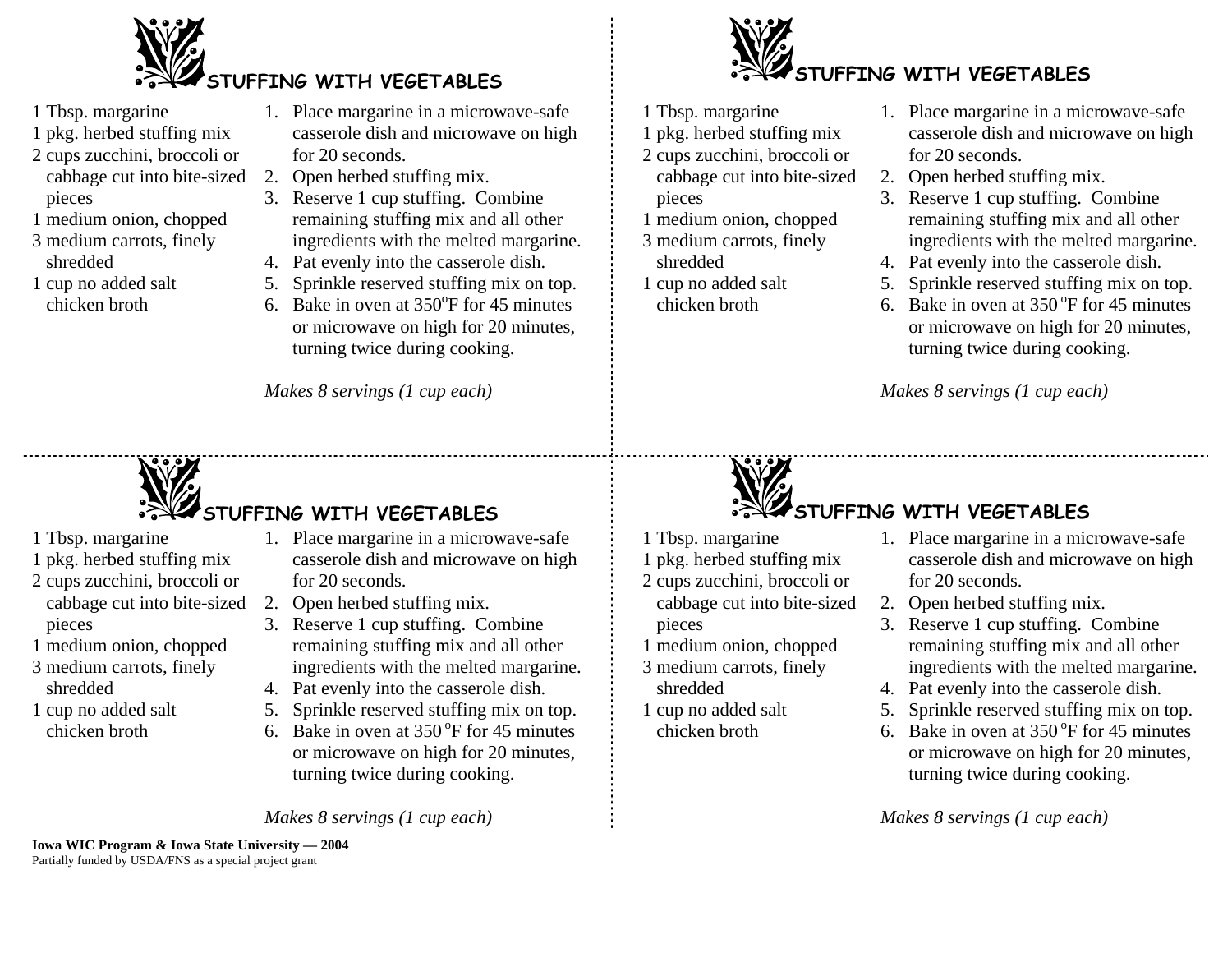

# **ESTOFADO CON VERDURAS**

- 1 cucharada margarina
- 1 paquete de mezcla herbal para estofado
- 2 tazas de zapallo italiano, brócoli o repollo picado en pedazos de bocados
- 1 cebolla mediana, cortada finamente
- 3 zanahorias medianas ralladas finamente
- 1 taza de caldo de pollo
- 1. Coloque la margarina en un envase de cristal para microondas y déjelo a fuego alto
- 2. por 20 segundos.
- 3. Abra la mezcla herbal del estofado.
- 4. Guarde una taza de la mezcla herbal del estofado. Combine el resto de la mezcla y los demás ingredientes con la margarina derretida.
- 5. Coloque la mezcla uniformemente en un envase de cristal de cocinar.
- 6. Rocíe por encima la mezcla herbal que había guardado.
- 7. Cocine en el horno por 45 min. a  $350^{\circ}$ F o cocínelo en el microondas en high por 20 minutos rotando el plato dos veces durante el procedimiento de cocinarlo.

*Rinde 8 porciones de una taza*



# **ESTOFADO CON VERDURAS**

- 1 cucharada margarina
- 1 paquete de mezcla herbal para estofado
- 2 tazas de zapallo italiano, brócoli o repollo picado en pedazos de bocados
- 1 cebolla mediana, cortada finamente
- 3 zanahorias medianas ralladas finamente
- 1 taza de caldo de pollo



- 1. Coloque la margarina en un envase de cristal para microondas y déjelo a fuego alto por 20 segundos.
- 2. Abra la mezcla herbal del estofado.
- 3. Guarde una taza de la mezcla herbal del estofado. Combine el resto de la mezcla y los demás ingredientes con la margarina derretida.
- 4. Coloque la mezcla uniformemente en un envase de cristal de cocinar.
- 5. Rocíe por encima la mezcla herbal que había guardado.
- 6. Cocine en el horno por 45 min. a  $350^{\circ}$ F o cocínelo en el microondas a fuego alto por 20 minutos rotando el plato dos veces durante el procedimiento de cocinarlo.

*Rinde 8 porciones de una taza* 



# **CON VERDURAS**

- 1 cucharada margarina
- 1 paquete de mezcla herbal para estofado
- 2 tazas de zapallo italiano, brócoli o repollo picado en pedazos de bocados 1 cebolla mediana,
- cortada finamente
- 3 zanahorias medianas ralladas finamente 1 taza de caldo de pollo
- 1. Coloque la margarina en un envase de cristal para microondas y déjelo a fuego alto por 20 segundos.
- 2. Abra la mezcla herbal del estofado.
- 3. Guarde una taza de la mezcla herbal del estofado. Combine el resto de la mezcla y los demás ingredientes con la margarina derretida.
- 4. Coloque la mezcla uniformemente en un envase de cristal de cocinar.
- 5. Rocíe por encima la mezcla herbal que había guardado.
- 6. Cocine en el horno por 45 min. a  $350^{\circ}$ F o cocínelo en el microondas a fuego alto por 20 minutos rotando el plato dos veces durante el procedimiento de cocinarlo.

*Rinde 8 porciones de una taza* 



# **ESTOFADO CON VERDURAS**

- 1 cucharada margarina 1 paquete de mezcla herbal para estofado
- 2 tazas de zapallo italiano, brócoli o repollo picado en pedazos de bocados
- 1 cebolla mediana, cortada finamente
- 3 zanahorias medianas
- ralladas finamente 1 taza de caldo de pollo
- 1. Coloque la margarina en un envase de cristal para microondas y déjelo a fuego alto por 20 segundos.
- 2. Abra la mezcla herbal del estofado.
- 3. Guarde una taza de la mezcla herbal del estofado. Combine el resto de la mezcla y los demás ingredientes con la margarina derretida.
- 4. Coloque la mezcla uniformemente en un envase de cristal de cocinar.
- 5. Rocíe por encima la mezcla herbal que había guardado.
- 6. Cocine en el horno por 45 min. a  $350^{\circ}$ F o cocínelo en el microondas a fuego alto por 20 minutos rotando el plato dos veces durante el procedimiento de cocinarlo.

*Rinde 8 porciones de una taza*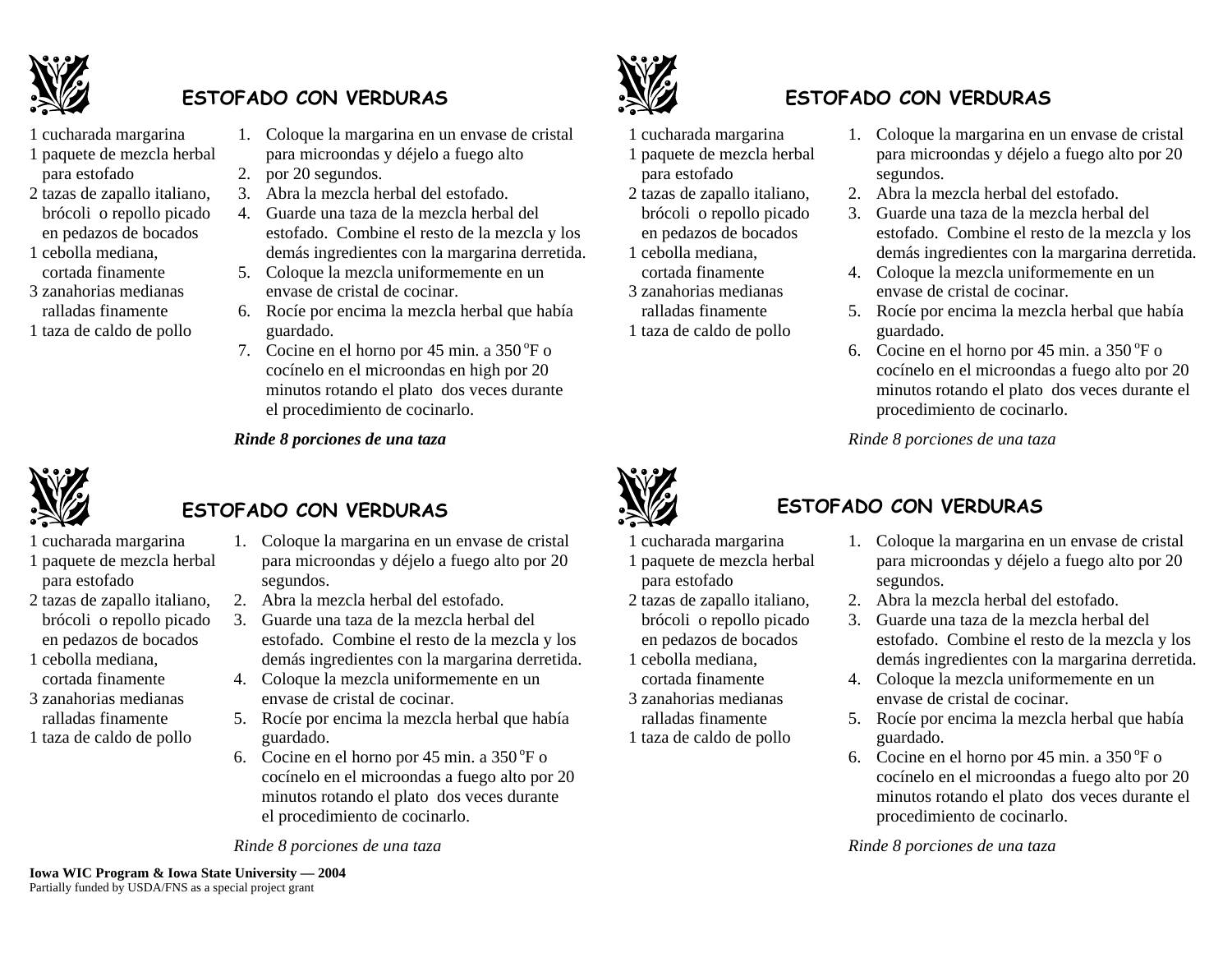



### 5 cups spinach, washed and torn

- 1 cup sliced mushrooms
- ½ cup thinly sliced red onion wedges
- 4 slices bacon, cooked crispy and crumbled
- 2 chopped hard-boiled eggs
- 1 cup French style dressing

Toss all ingredients except dressing in large bowl. Serve with dressing.

*Makes 6 servings* 

**Special extra**: Prepare salad as directed, adding 2 boneless skinless chicken breasts, grilled, cut into strips.

5 cups spinach, washed and torn 1 cup sliced mushrooms ½ cup thinly sliced red onion wedges 4 slices bacon, cooked crispy and crumbled

2 chopped hard-boiled eggs 1 cup French style dressing

Toss all ingredients except dressing in large bowl. Serve with dressing.

*Makes 6 servings* 

**Special extra:** Prepare salad as directed, adding 2 boneless skinless chicken breasts, grilled, cut into strips.

**BACON SPINACH SALAD**

5 cups spinach, washed and torn

- 1 cup sliced mushrooms
- ½ cup thinly sliced red onion wedges
- 4 slices bacon, cooked crispy and crumbled
- 2 chopped hard-boiled eggs
- 1 cup French style dressing

Toss all ingredients except dressing in large bowl. Serve with dressing.

*Makes 6 servings* 

**Special extra: Prepare salad as** directed, adding 2 boneless skinless chicken breasts, grilled, cut into strips.



5 cups spinach, washed and torn 1 cup sliced mushrooms ½ cup thinly sliced red onion

- wedges 4 slices bacon, cooked crispy and
- crumbled
- 2 chopped hard-boiled eggs
- 1 cup French style dressing

## Toss all ingredients except dressing in large bowl. Serve with dressing.

# *Makes 6 servings*

**Special extra:** Prepare salad as directed, adding 2 boneless skinless chicken breasts, grilled, cut into strips.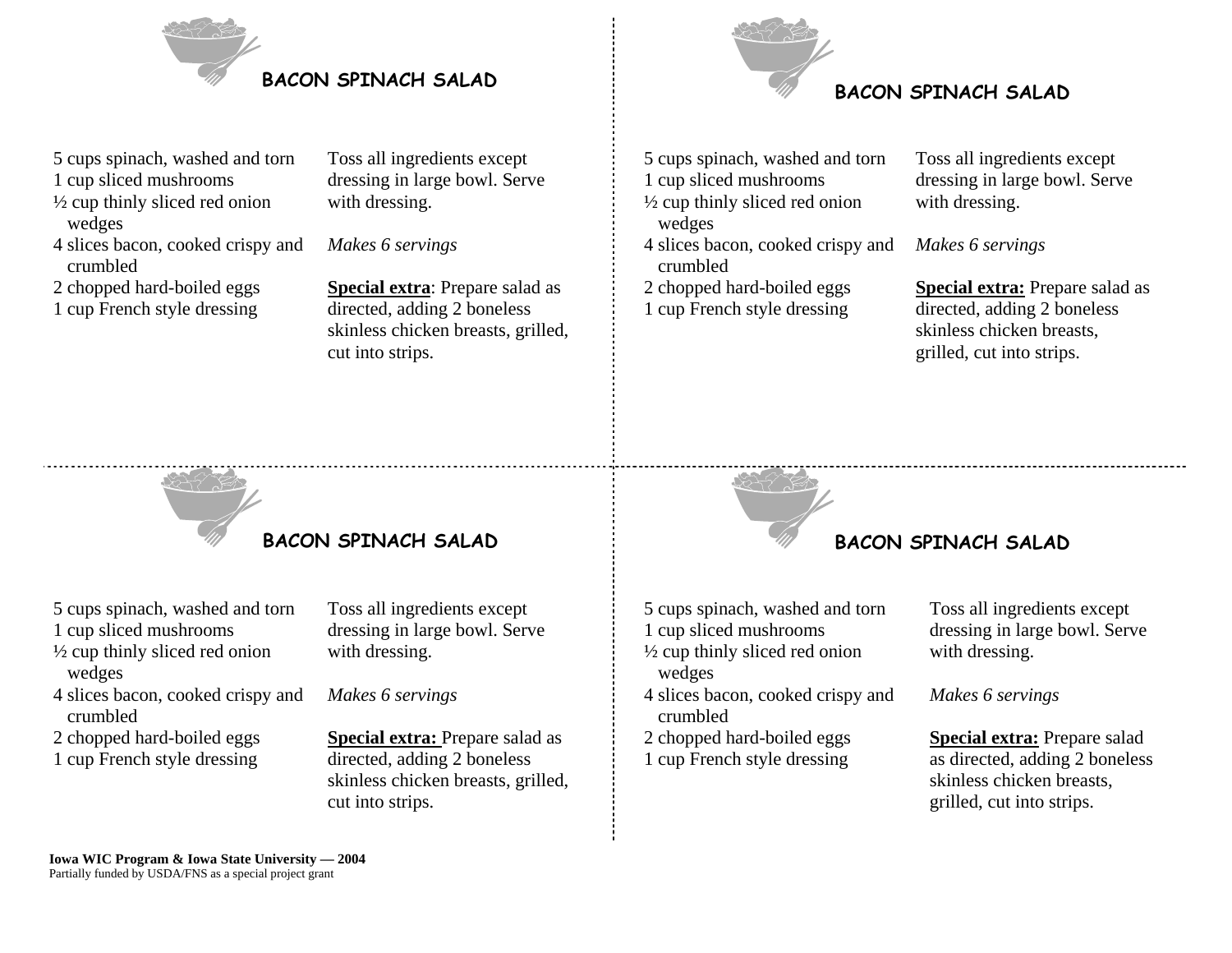

# **ENSALADA DE TOCINO Y ESPINACA ENSALADA DE TOCINO Y ESPINACA**

- 5 tazas de espinaca, lavada y picada
- 1 taza de setas picadas
- ½ taza de cebolla roja
- picada en finas rodajas 4 pedazos de tocino cocido,
- crujiente y granulado 2 huevos hervidos (duros)
- picados
- 1 taza de aderezo Francés (o de su aderezo favorito)

Mezcle todos los ingredientes excepto el aderezo en un envase grande. Sirva con el aderezo aparte.

## *Rinde 6 porciones*

**Súper especial:** Prepare según indicado añadiendo dos pedazos de pechuga de pollo deshuesada cocida a la plancha y cortada en tiras largas.



5 tazas de espinaca, lavada y picada 1 taza de setas picadas

½ taza de cebolla roja picada en finas rodajas

4 pedazos de tocino cocido, crujiente y granulado

- 2 huevos hervidos (duros) picados
- 1 taza de aderezo Francés (o de su aderezo favorito)

Mezcle todos los ingredientes excepto el aderezo en un envase grande. Sirva con el aderezo aparte.

# *Rinde 6 porciones*

**Súper especial:** Prepare según indicado añadiendo dos pedazos de pechuga de pollo deshuesada cocida a la plancha y cortada en tiras largas.

# **ENSALADA DE TOCINO Y ESPINACA ENSALADA DE TOCINO Y ESPINACA**

- 5 tazas de espinaca, lavada y picada
- 1 taza de setas picadas
- ½ taza de cebolla roja picada en finas rodajas
- 4 pedazos de tocino cocido, crujiente y granulado
- 2 huevos hervidos (duros) picados
- 1 taza de aderezo Francés (o de su aderezo favorito)

Mezcle todos los ingredientes excepto el aderezo en un envase grande. Sirva con el aderezo aparte.

### *Rinde 6 porciones*

**Súper especial:** Prepare según indicado añadiendo dos pedazos de pechuga de pollo deshuesada cocida a la plancha y cortada en tiras largas.

- 5 tazas de espinaca, lavada y picada
- 1 taza de setas picadas
- ½ taza de cebolla roja picada en finas rodajas
- 4 pedazos de tocino cocido, crujiente y granulado
- 2 huevos hervidos (duros) picados
- 1 taza de aderezo Francés (o de su aderezo favorito)

Mezcle todos los ingredientes excepto el aderezo en un envase grande. Sirva con el aderezo aparte.

## *Rinde 6 porciones*

**Súper especial:** Prepare según indicado añadiendo dos pedazos de pechuga de pollo deshuesada cocida a la plancha y cortada en tiras largas.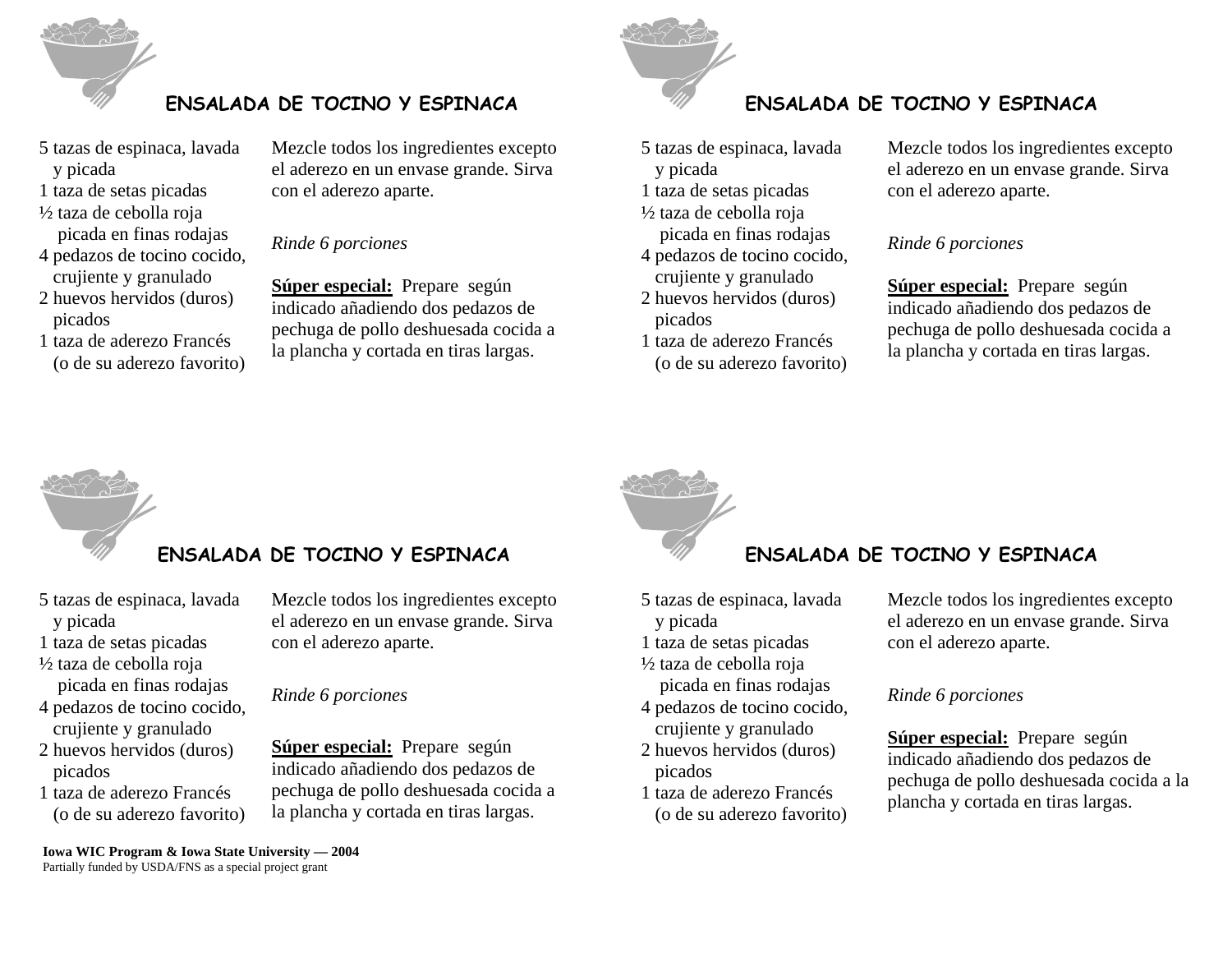

2 Tbsp. canola oil ½ cup diced onion ¾ cup diced carrots 4 cups peeled and cubed butternut squash 3 cups vegetable stock Salt and pepper to taste Ground nutmeg to taste ½ cup half & half-*optional* 

- 1. Cook the onion in the oil until tender.
- 2. Place the carrots and squash into the pot. Pour in vegetable stock, and season with salt, pepper, and nutmeg. Bring to a boil, reduce heat, and simmer until vegetables are tender.
- 3. In a blender or food processor, puree the soup mixture until smooth.
- 4. Return mixture to the pot, and stir in half & half (if desired). Heat through, but do not boil.
- 5. Serve warm with a dash of nutmeg.

*Makes 4 servings* 



### 2 Tbsp. canola oil ½ cup diced onion ¾ cup diced carrots 4 cups peeled and cubed butternut squash 3 cups vegetable stock Salt and pepper to taste Ground nutmeg to taste ½ cup half & half-*optional*

# **BUTTERNUT SQUASH BISQUE BUTTERNUT SQUASH BISQUE**

- 1. Cook the onion in the oil until tender.
- 2. Place the carrots and squash into the pot. Pour in vegetable stock, and season with salt, pepper, and nutmeg. Bring to a boil, reduce heat, and simmer until vegetables are tender.
- 3. In a blender or food processor, puree the soup mixture until smooth.
- 4. Return mixture to the pot, and stir in half & half (if desired). Heat through, but do not boil.
- 5. Serve warm with a dash of nutmeg.

# *Makes 4 servings*



2 Tbsp. canola oil ½ cup diced onion ¾ cup diced carrots 4 cups peeled and cubed butternut squash 3 cups vegetable stock Salt and pepper to taste Ground nutmeg to taste ½ cup half & half-*optional* 

# **BUTTERNUT SQUASH BISQUE BUTTERNUT SQUASH BISQUE**

- 1. Cook the onion in the oil until tender.
- 2. Place the carrots and squash into the pot add the stock, salt, pepper, and nutmeg and bring to a boil. Reduce heat, and simmer until vegetables are tender.
- 3. Puree the soup mixture in a blender until smooth.
- 4. Return mixture to the pot and stir in half & half (if desired). Heat through, but do not boil.
- 5. Serve warm with a dash of nutmeg.

*Makes 4 servings* 



 2 Tbsp. canola oil ½ cup diced onion ¾ cup diced carrots 4 cups peeled and cubed butternut squash 3 cups vegetable stock Salt and pepper to taste Ground nutmeg to taste ½ cup half & half-*optional* 

- 1. Cook the onion in the oil until tender.
- 2. Place the carrots and squash into the pot add the stock, salt, pepper, and nutmeg and bring to a boil. Reduce heat, and simmer until vegetables are tender.
- 3. Puree the soup mixture in a blender until smooth.
- 4. Return mixture to the pot and stir in half & half (if desired). Heat through, but do not boil.
- 5. Serve warm with a dash of nutmeg.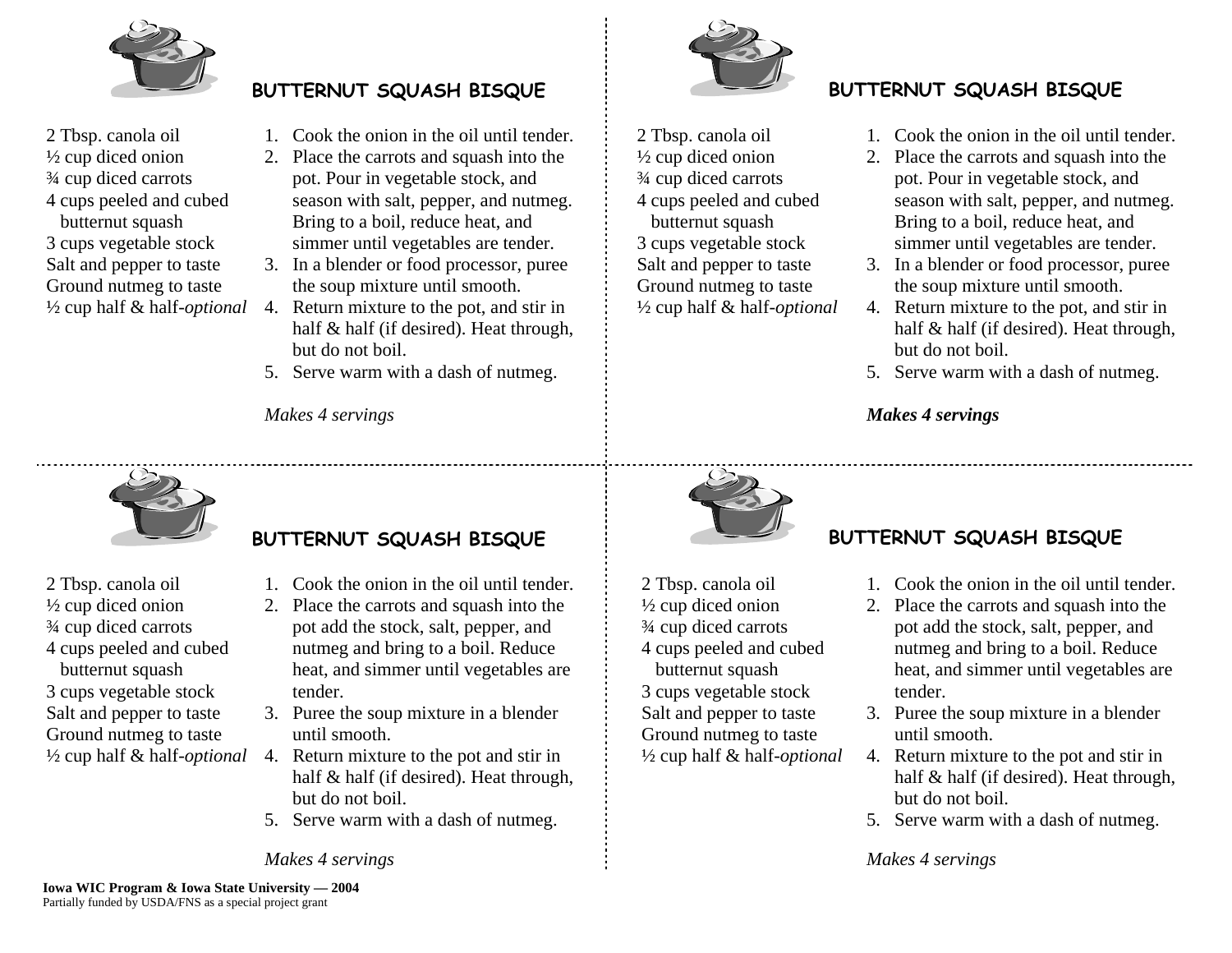

# **PURĖ DE CAMOTE Y MANTEQUILLA PURĖ DE CAMOTE Y MANTEQUILLA**

- 2 cucharadas aceite de canola ½ taza de cebolla picada en cuadritos
- ¾ taza de zanahoria picada en cuadritos
- 4 tazas de camote butternut pelado y picado en cuadritos
- 3 tazas de caldo de verduras o de pollo
- Sal y pimienta a gusto

Nuez moscada en polvo a gusto  $\frac{1}{2}$  taza de crema (half & half) *opcional* 

*Rinde 4 porciones*



# PURĖ DE CAMOTE Y MANTEQUILLA **PURĖ DE CAMOTE Y MANTEQUILLA**

- 2 cucharadas aceite de canola ½ taza de cebolla picada en
	- cuadritos
- ¾ taza de zanahoria picada en cuadritos
- 4 tazas de camote butternut pelado y picado en cuadritos
- 3 tazas de caldo de verduras o de pollo
- Sal y pimienta a gusto Nuez moscada en polvo a gusto  $\frac{1}{2}$  taza de crema (half & half) *opcional*

*Rinde 4 porciones*

- 1. Cocine y sofría la cebolla en el aceite hasta que este tierna.
- 2. Coloque las zanahorias y el camote en la olla. Vierta el caldo de verduras y sazone con sal, pimienta y nuez moscada. Déjelo hervir, reduzca el fuego y cocine a fuego lento hasta que las verduras estén tiernas.
- 3. Coloque la mezcla en una licuadora o procesadora de alimentos. Hágala un puré suave.
- 4. Coloque la mezcla a la olla nuevamente, añada la crema (half & half , si lo desea). Caliente la mezcla sin permitir que hierva.
- 5. Sirva caliente con una pizca de nuez moscada.

- 1. Cocine y sofría la cebolla en el aceite hasta que este tierna.
- 2. Coloque las zanahorias y el camote en la olla. Vierta el caldo de verduras y sazone con sal, pimienta y nuez moscada. Déjelo hervir, reduzca el fuego y cocine a fuego lento hasta que las verduras estén tiernas.
- 3. Coloque la mezcla en una licuadora o procesadora de alimentos. Hágala un puré suave.
- 4. Coloque la mezcla a la olla nuevamente, añada la crema (half & half , si lo desea). Caliente la mezcla sin permitir que hierva.
- 5. Sirva caliente con una pizca de nuez moscada.



- 2 cucharadas aceite de canola ½ taza de cebolla picada en
- cuadritos ¾ taza de zanahoria picada en cuadritos
- 4 tazas de camote butternut pelado y picado en cuadritos
- 3 tazas de caldo de verduras o de pollo
- Sal y pimienta a gusto.
- Nuez moscada en polvo a gusto  $\frac{1}{2}$  taza de crema (half & half) *opcional*

*Rinde 4 porciones*



- 2 cucharadas aceite de canola ½ taza de cebolla picada en cuadritos
- ¾ taza de zanahoria picada en cuadritos
- 4 tazas de camote butternut pelado y picado en cuadritos
- 3 tazas de caldo de verduras o de pollo

Sal y pimienta a gusto Nuez moscada en polvo a gusto  $\frac{1}{2}$  taza de crema (half & half) *opcional* 

*Rinde 4 porciones*

1. Cocine y sofría la cebolla en el aceite hasta que este tierna.

1. Cocine y sofría la cebolla en el aceite

2. Coloque las zanahorias y el camote en la olla. Vierta el caldo de verduras y sazone con sal, pimienta y nuez moscada. Déjelo hervir, reduzca el fuego y cocine a fuego lento hasta que

3. Coloque la mezcla en una licuadora o procesadora de alimentos. Hágala un

nuevamente, añada la crema (half & half , si lo desea). Caliente la mezcla

5. Sirva caliente con una pizca de nuez

hasta que este tierna.

las verduras estén tiernas.

4. Coloque la mezcla a la olla

sin permitir que hierva.

puré suave.

moscada.

- 2. Coloque las zanahorias y el camote en la olla. Vierta el caldo de verduras y sazone con sal, pimienta y nuez moscada. Déjelo hervir, reduzca el fuego y cocine a fuego lento hasta que las verduras estén tiernas.
- 3. Coloque la mezcla en una licuadora o procesadora de alimentos. Hágala un puré suave.
- 4. Coloque la mezcla a la olla nuevamente, añada la crema (half & half , si lo desea). Caliente la mezcla sin permitir que hierva.
- 5. Sirva caliente con una pizca de nuez moscada.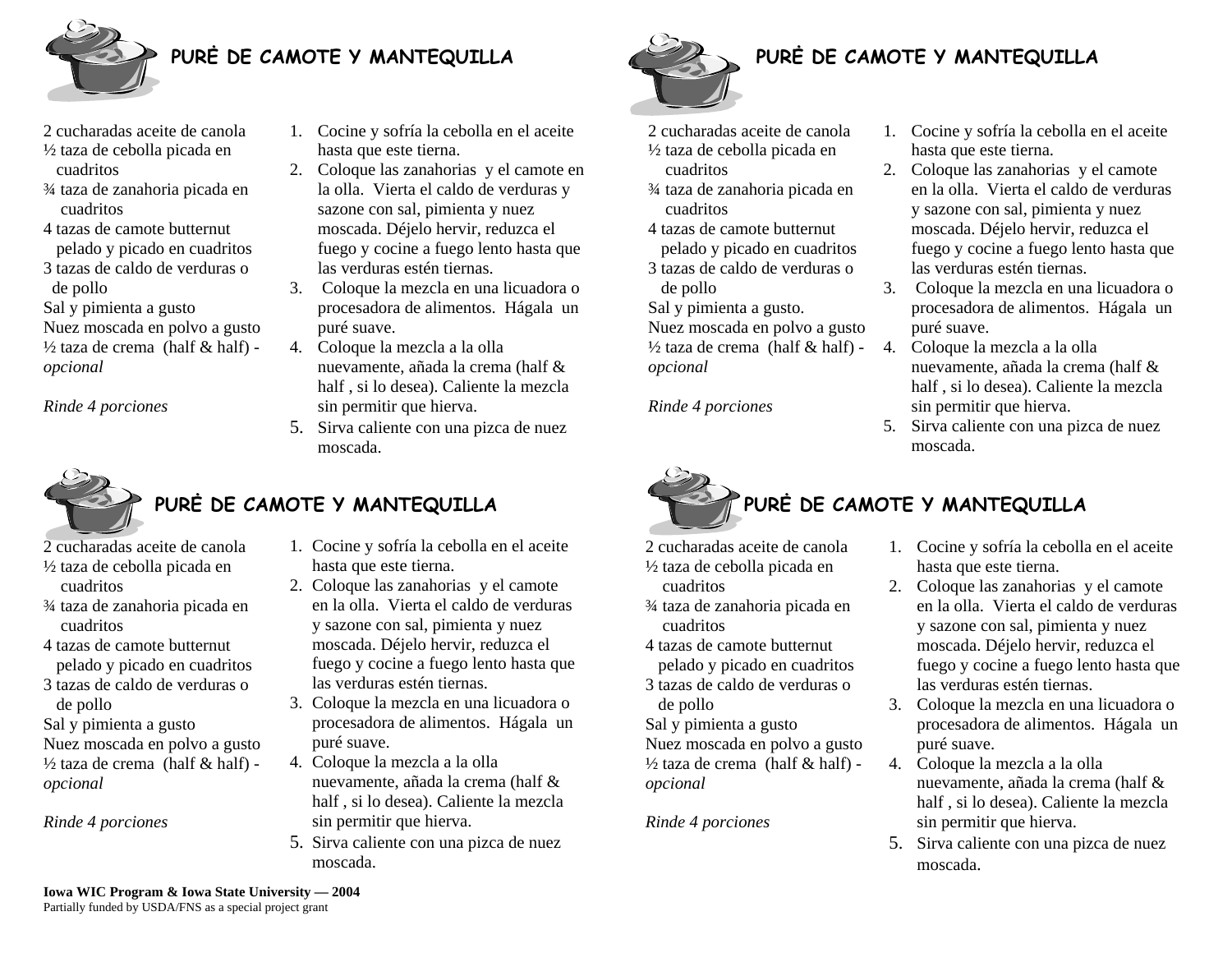

| Family member's | E<br>$\mathbf{B}$<br>E<br>${\bf D}$<br>$\mathcal{C}$<br>$\mathbf E$<br>$\mathbf M$<br>${\bf R}$<br>$\bf J$ |    |    |    |    |    |    |    |    |    |    |    |    |    | $\mathbf{A}$ | ${\bf N}$ | Total |              |   |                |  |
|-----------------|------------------------------------------------------------------------------------------------------------|----|----|----|----|----|----|----|----|----|----|----|----|----|--------------|-----------|-------|--------------|---|----------------|--|
| name            | 15                                                                                                         | 16 | 17 | 18 | 19 | 20 | 21 | 22 | 23 | 24 | 25 | 26 | 27 | 28 | 29           | 30        | 31    | $\mathbf{1}$ | 2 | $\mathfrak{Z}$ |  |
|                 |                                                                                                            |    |    |    |    |    |    |    |    |    |    |    |    |    |              |           |       |              |   |                |  |
|                 |                                                                                                            |    |    |    |    |    |    |    |    |    |    |    |    |    |              |           |       |              |   |                |  |
|                 |                                                                                                            |    |    |    |    |    |    |    |    |    |    |    |    |    |              |           |       |              |   |                |  |
|                 |                                                                                                            |    |    |    |    |    |    |    |    |    |    |    |    |    |              |           |       |              |   |                |  |
|                 |                                                                                                            |    |    |    |    |    |    |    |    |    |    |    |    |    |              |           |       |              |   |                |  |
|                 |                                                                                                            |    |    |    |    |    |    |    |    |    |    |    |    |    |              |           |       |              |   |                |  |
|                 |                                                                                                            |    |    |    |    |    |    |    |    |    |    |    |    |    |              |           |       |              |   |                |  |
|                 |                                                                                                            |    |    |    |    |    |    |    |    |    |    |    |    |    |              |           |       |              |   |                |  |
|                 |                                                                                                            |    |    |    |    |    |    |    |    |    |    |    |    |    |              |           |       |              |   |                |  |
|                 |                                                                                                            |    |    |    |    |    |    |    |    |    |    |    |    |    |              |           |       |              |   |                |  |
|                 |                                                                                                            |    |    |    |    |    |    |    |    |    |    |    |    |    |              |           |       |              |   |                |  |
|                 |                                                                                                            |    |    |    |    |    |    |    |    |    |    |    |    |    |              |           |       |              |   |                |  |
|                 |                                                                                                            |    |    |    |    |    |    |    |    |    |    |    |    |    |              |           |       |              |   |                |  |
|                 |                                                                                                            |    |    |    |    |    |    |    |    |    |    |    |    |    |              |           |       |              |   |                |  |
|                 |                                                                                                            |    |    |    |    |    |    |    |    |    |    |    |    |    |              |           |       |              |   |                |  |
|                 |                                                                                                            |    |    |    |    |    |    |    |    |    |    |    |    |    |              |           |       |              |   |                |  |
|                 |                                                                                                            |    |    |    |    |    |    |    |    |    |    |    |    |    |              |           |       |              |   |                |  |
|                 |                                                                                                            |    |    |    |    |    |    |    |    |    |    |    |    |    |              |           |       |              |   |                |  |
|                 |                                                                                                            |    |    |    |    |    |    |    |    |    |    |    |    |    |              |           |       |              |   |                |  |
|                 |                                                                                                            |    |    |    |    |    |    |    |    |    |    |    |    |    |              |           |       |              |   |                |  |
|                 |                                                                                                            |    |    |    |    |    |    |    |    |    |    |    |    |    |              |           |       |              |   |                |  |

Record how many times each person eats veggies every day. Plan a special treat for the winner or the whole family after the holidays!.